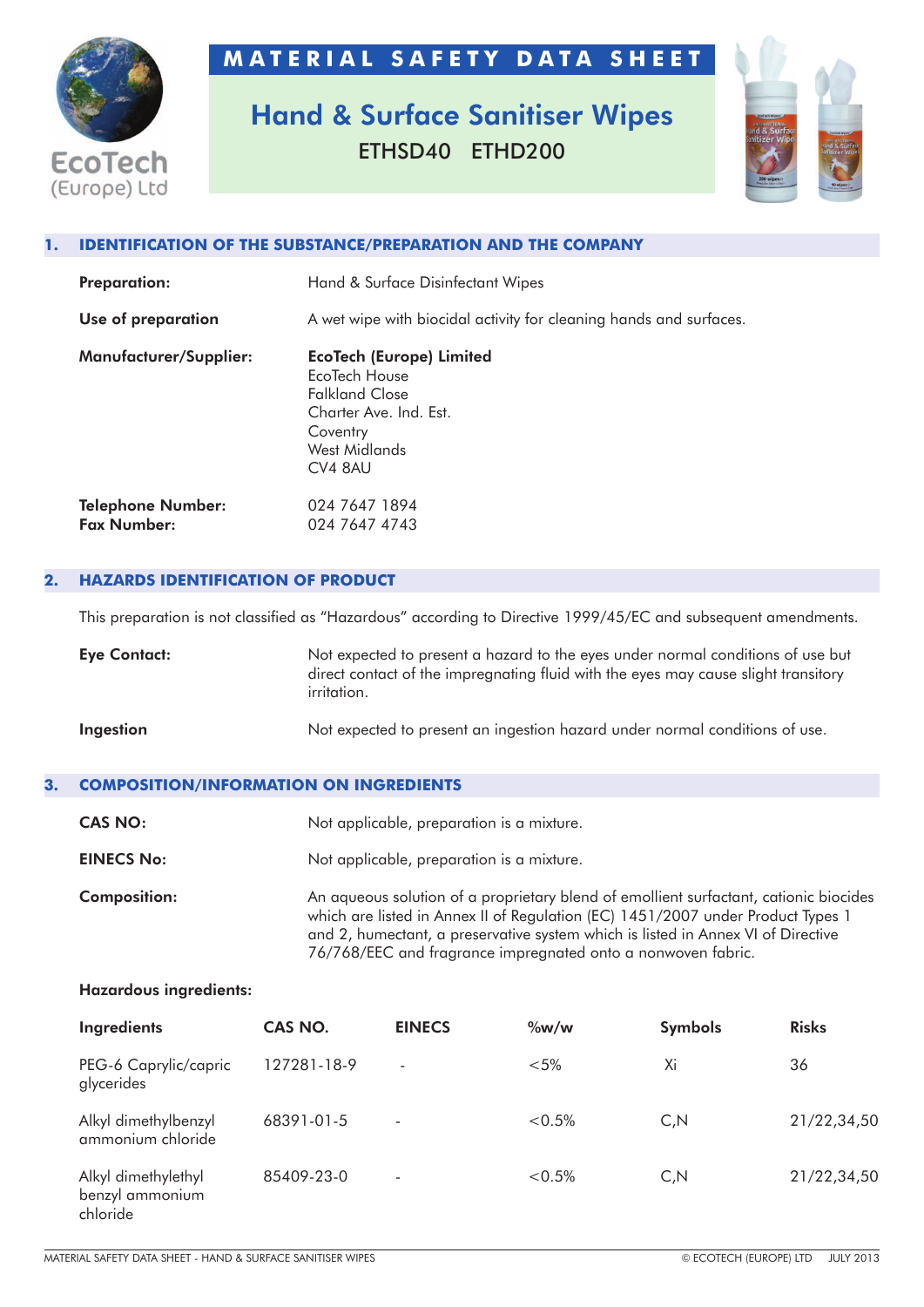#### **4. FIRST AID MEASURES**

**Eye contact:** If the impregnating fluid comes into direct contact with the eyes immediately flush with plenty of water and seek medical advice. If irritation develops seek medical advice.

| <b>5. FIRE FIGHTING MEASURES</b>                      |                                                   |
|-------------------------------------------------------|---------------------------------------------------|
| Suitable extinguishing media:                         | Water spray, foam, carbon dioxide and dry powder. |
| <b>Extinguishing media which</b><br>must NOT be used: | Water Jet                                         |

Standard protective equipment should be worn by fire-fighters.

In the event of a large fire toxic fumes containing oxides of carbon may be formed, which would necessitate the use of a self-contained breathing apparatus.

| 6.                                                                                     | <b>ACCIDENTAL RELEASE MEASURES/DISPOSAL CONSIDERATIONS</b> |                                                                                                                                        |  |
|----------------------------------------------------------------------------------------|------------------------------------------------------------|----------------------------------------------------------------------------------------------------------------------------------------|--|
| Avoid contact of the impregnating fluid with the eyes.<br><b>Personal precautions:</b> |                                                            |                                                                                                                                        |  |
|                                                                                        | Methods for cleaning-up:                                   | Absorb any impregnating fluid onto a suitable inert material and collect<br>mechanically with spilled product for subsequent disposal. |  |
| 7.                                                                                     | <b>HANDLING AND STORAGE</b>                                |                                                                                                                                        |  |
|                                                                                        | Handling:                                                  | No special measures required but avoid contact of the impregnating fluid with<br>the eves.                                             |  |

| Storage: | Store under normal warehouse conditions. |
|----------|------------------------------------------|

#### **8. EXPOSURE CONTROLS/PERSONAL PROTECTION**

| <b>Exposure controls:</b>   | No assigned values for the ingredients of this preparation. |  |
|-----------------------------|-------------------------------------------------------------|--|
| <b>Personal protection:</b> | None required under normal conditions of use.               |  |

#### **9. PHYSICAL AND CHEMICAL PROPERTIES**

| <b>Appearance:</b>                              | White non woven fabric impregnated with a colourless solution. |
|-------------------------------------------------|----------------------------------------------------------------|
| Odour:                                          | Citrus                                                         |
| Ph of impregnating fluid:                       | CA 5.5                                                         |
| Boiling point of impregnating fluid: $> 100$ °C |                                                                |
| Flash point of impregnating fluid:              | >100 °C                                                        |
| <b>Flammability:</b>                            | Non flammable                                                  |
| Solubility:                                     | Impregnating fluid completely miscible with water.             |

#### **10. STABILITY AND REACTIVITY**

This preparation is stable under normal conditions of storage/use and no chemical incompatibility is known.